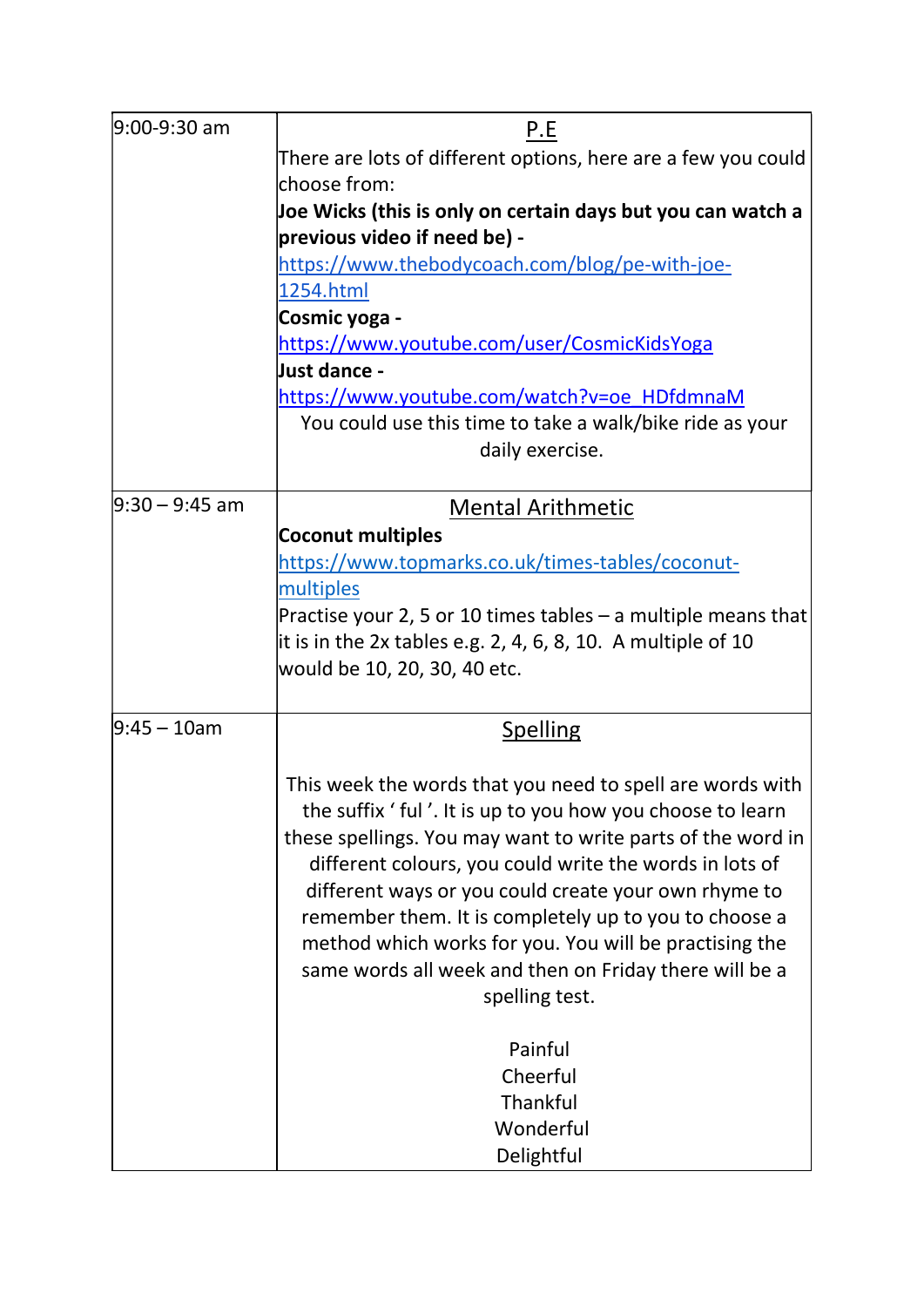|             | Colourful                                                                                  |
|-------------|--------------------------------------------------------------------------------------------|
|             | Joyful                                                                                     |
|             | Truthful                                                                                   |
| 10 - 10:30  | Breaktime – have a healthy snack and a play                                                |
| 10:30-11:00 | <b>Reading</b>                                                                             |
|             | <b>RWI Phonics</b>                                                                         |
|             | Oxford Owl have made available for parents all the ebooks                                  |
|             | linked to each RWI level. This means we no longer need to                                  |
|             | upload the books to the webpage. Instead, please go to the                                 |
|             | webpage below. If you go onto 'ebooks' then you will need                                  |
|             | to register (this is free of charge) and then you will be able                             |
|             | to access all the ebooks and choose the correct banded level                               |
|             | for your child. Please note that the RWI phonics scheme is                                 |
|             | based on lots of repetition. Therefore, we usually read the                                |
|             | same book about 3 or 4 times before moving onto a new                                      |
|             | book. For some children they may need to read it more than                                 |
|             | this to ensure they are completely fluent in reading the book                              |
|             | (no sounding out).                                                                         |
|             | https://home.oxfordowl.co.uk/reading/reading-schemes-                                      |
|             | oxford-levels/read-write-inc-phonics-guide/                                                |
|             | A general guide is:                                                                        |
|             | $1st$ read – decoding all the words – sound out as much as you<br>need to.                 |
|             | 2 <sup>nd</sup> read – read for fluency (try to read with more fluency and<br>expression). |
|             | $3rd$ read – read with fluency, expression and comprehension.                              |
|             | Try answering the comprehension questions at the back.                                     |
|             | This website also provides lots of other information for                                   |
|             | parents about phonics. It has other resources on here too                                  |
|             | should you wish to explore!                                                                |
|             | For every phonics session, please continue to watch                                        |
|             | the speed sounds lesson on the Ruth Miskin Youtube                                         |
|             | channel. Then read a book from the webpage detailed                                        |
|             | above.                                                                                     |
|             | Timings for the speeds sounds lessons are:                                                 |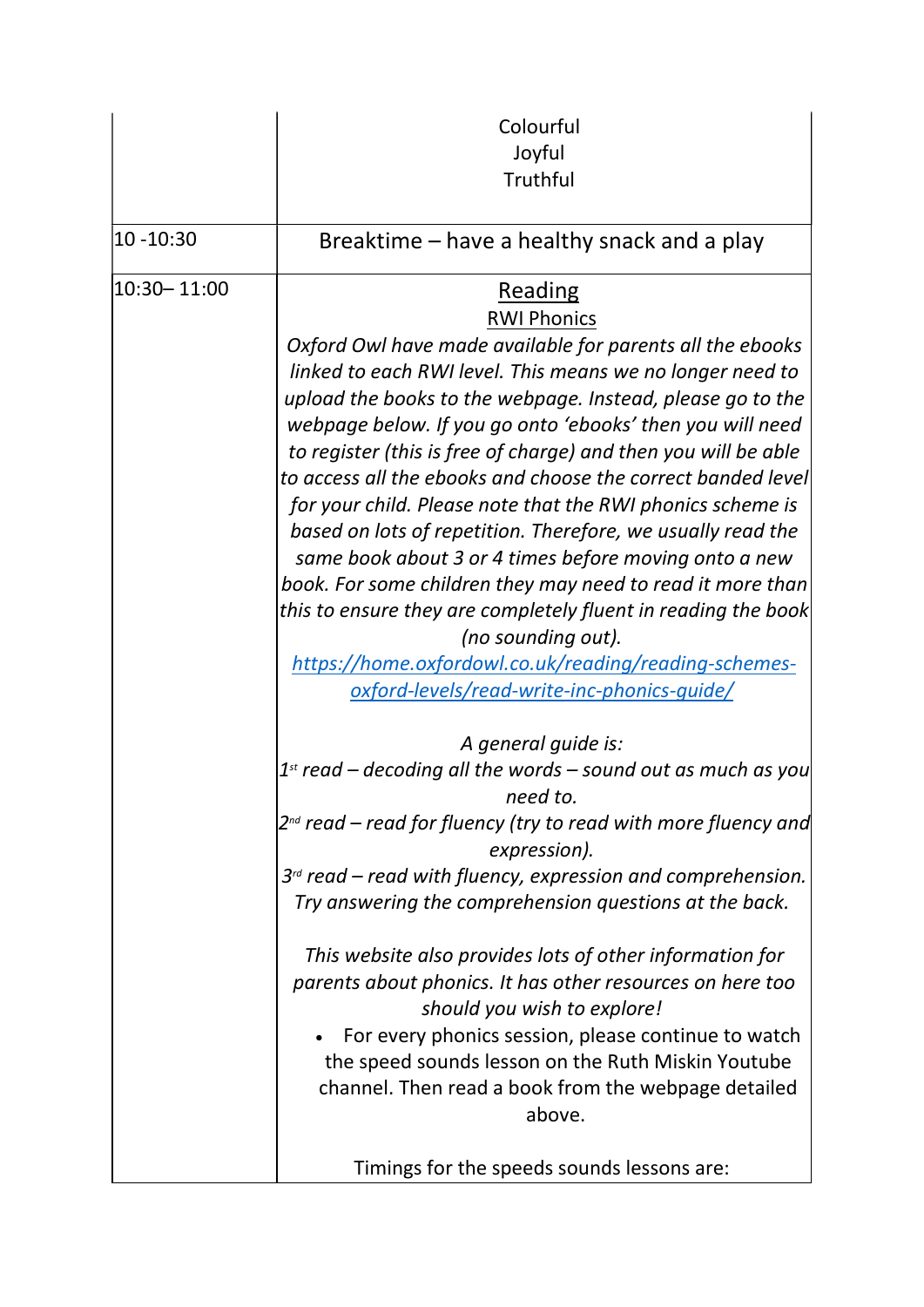|                  | Set 1 lesson is at 9:30am or 12:30pm (red, green & purple<br>groups)<br>Set 2 lesson is at 10:00am or 1:00pm (pink, orange and<br>yellow groups)<br>Set 3 lesson is at 10:30am or 1:30pm (blue and grey<br>groups) |
|------------------|--------------------------------------------------------------------------------------------------------------------------------------------------------------------------------------------------------------------|
|                  | If you are unsure which group your child should be in,<br>please contact your child's class teacher.                                                                                                               |
|                  | Guided reading – for those of you in guided reading,<br>please complete the guided reading task on the webpage.                                                                                                    |
| $ 11 - 11:15$    | 2 <sup>nd</sup> Breaktime                                                                                                                                                                                          |
|                  | Or                                                                                                                                                                                                                 |
|                  | Do a chosen mindfulness activity e.g. drawing, going for a<br>walk (if you can), dancing, listening to music and deep<br>breathing etc.                                                                            |
| $ 11:15 - 12:15$ | <b>Maths</b>                                                                                                                                                                                                       |
|                  | <b>POSITION AND DIRECTION</b>                                                                                                                                                                                      |
|                  | L.O. - to understand how objects move in a straight line<br>(understanding).                                                                                                                                       |
|                  | SC1: I can move an object on a grid and follow directions.                                                                                                                                                         |
|                  | SC2: I can describe how an object has moved on a grid.                                                                                                                                                             |
|                  | SC3: I can use words like forwards, backwards, left, and                                                                                                                                                           |
|                  | right to represent journeys.                                                                                                                                                                                       |
|                  | Today we are going to use some of the words we learnt                                                                                                                                                              |
|                  | yesterday to describe how objects move.                                                                                                                                                                            |
|                  | forwards                                                                                                                                                                                                           |
|                  | backwards,                                                                                                                                                                                                         |
|                  | left,                                                                                                                                                                                                              |
|                  | right                                                                                                                                                                                                              |
|                  | 1. Watch the short video clip where I go through an                                                                                                                                                                |
|                  | example of how to move an object around a treasure                                                                                                                                                                 |
|                  | map.                                                                                                                                                                                                               |
|                  | https://youtu.be/IAKOT7c5-Fc                                                                                                                                                                                       |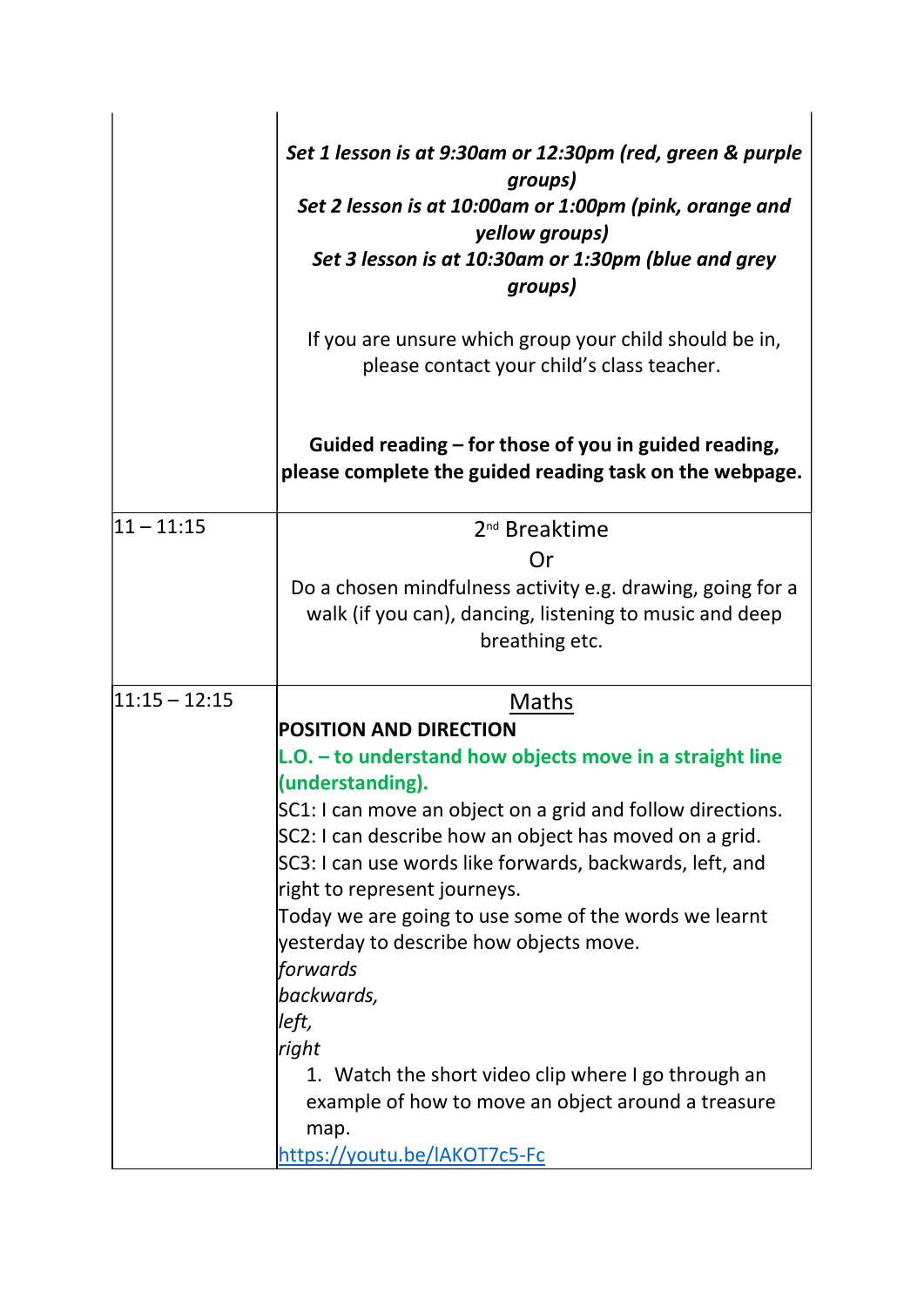|                    | 2. Grab a small object, for example, a counter, coin or<br>button and physically move it across the map - you can<br>either move it across the screen or if you have a printer<br>you can print out the map (it is attached to our class<br>page).<br>3. Using only the words left, right, forwards, backwards,<br>follow the directions and write down the answers in<br>your maths books (or on the sheet).                                                                                                            |
|--------------------|--------------------------------------------------------------------------------------------------------------------------------------------------------------------------------------------------------------------------------------------------------------------------------------------------------------------------------------------------------------------------------------------------------------------------------------------------------------------------------------------------------------------------|
| $ 12:15 - 1:15$ pm | Lunchtime and playtime                                                                                                                                                                                                                                                                                                                                                                                                                                                                                                   |
| $ 1:15 - 2:45$ pm  | <b>Challenge</b><br>LO: To know the purpose of news reports.<br>Success Criteria:<br>SC1: I can recognise key features<br>SC2: I can read and understand a newspaper text.<br>SC3: I can explain the difference between a fact and an<br>opinion.<br>Today we are going to focus on newspaper articles as we<br>are going to write an article/report to go into our time<br>capsule.<br>Firstly, let's remind ourselves about the key features of<br>Newspaper articles. Please follow the PowerPoint attached<br>below. |
|                    | Now I would like you to go on a newspaper article search<br>around your house! See what you can find and have a read<br>through a fewyou may also enjoy looking on this website:<br>https://live.firstnews.co.uk/<br>When you are reading, can you spot the following key<br>lfeatures?<br>Headlines<br>Captions<br>Pictures<br>• Facts and opinions<br>Dates and times<br>Quotes                                                                                                                                        |